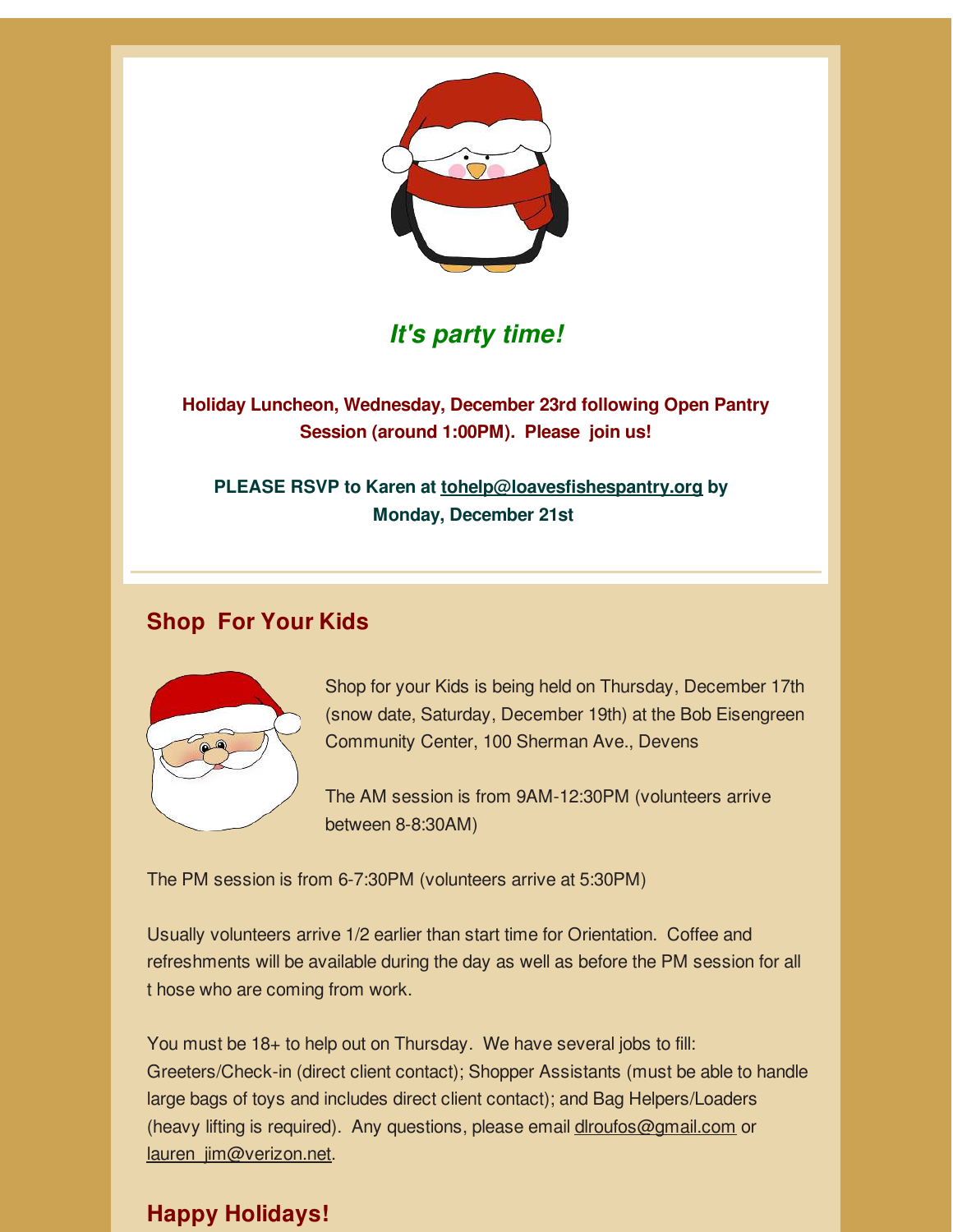In preparation for our Holiday Dinner Distribution on Monday, December 21st, don't forget we are here receiving and stocking donations on



Saturday, December 19th and Sunday, December 20th from 1-3PM.

#### **This is a GREAT time for students to accrue community service hours!**

Information for the event on Monday is pasted below (volunteers must be 18+ to participate in Monday's event):

Holiday Dinner Distribution, Monday, December 21st

Morning Session: 9:00AM - 11:30AM-Please see below for volunteer schedule. Evening Session: 5:30PM - 7:00 PM-Please see below for volunteer schedule.

\*\*We are in need of parking attendants for both sessions--if you are interested in helping in that area, please let Karen know at tohelp@loavesfishespantry.org.

#### **MORNING SESSION INFORMATION:**

Arrive by 8:15AM. If you are a parking attendant, please arrive at 8:00AM and you will be provided with a safety vest and further instructions. Volunteer meeting will start at 8:30AM, stations will be assigned, and there will be a brief training. Clients will enter the building at 8:45AM.

### **EVENING SESSION INFORMATION:**

Arrive by 4:30 PM. If you are a parking attendant, please arrive at 4:00PM and you will be provided with a safety vest and further instructions. Volunteer meeting will begin at 5:00PM, stations will be assigned, and there will be a brief training. Clients will enter the building at 5:15PM.

### **THINGS TO KNOW FOR MONDAY**

- Please park your vehicle either at Robbins Pond (located just beyond the post office), in the lower parking lot at Loaves & Fishes, or along the side of the road.
- Leave valuables at home or in your locked car
- Wear comfortable shoes and dress warmly (we suggest dressing in layers), especially if you will be a parking attendant or loading bags into clients cars
- Please enter L&F through the volunteer entrance at the right front side of the building. If you arrive after the session has started, please enter through the main front door. In the interest of safety, please refrain from entering the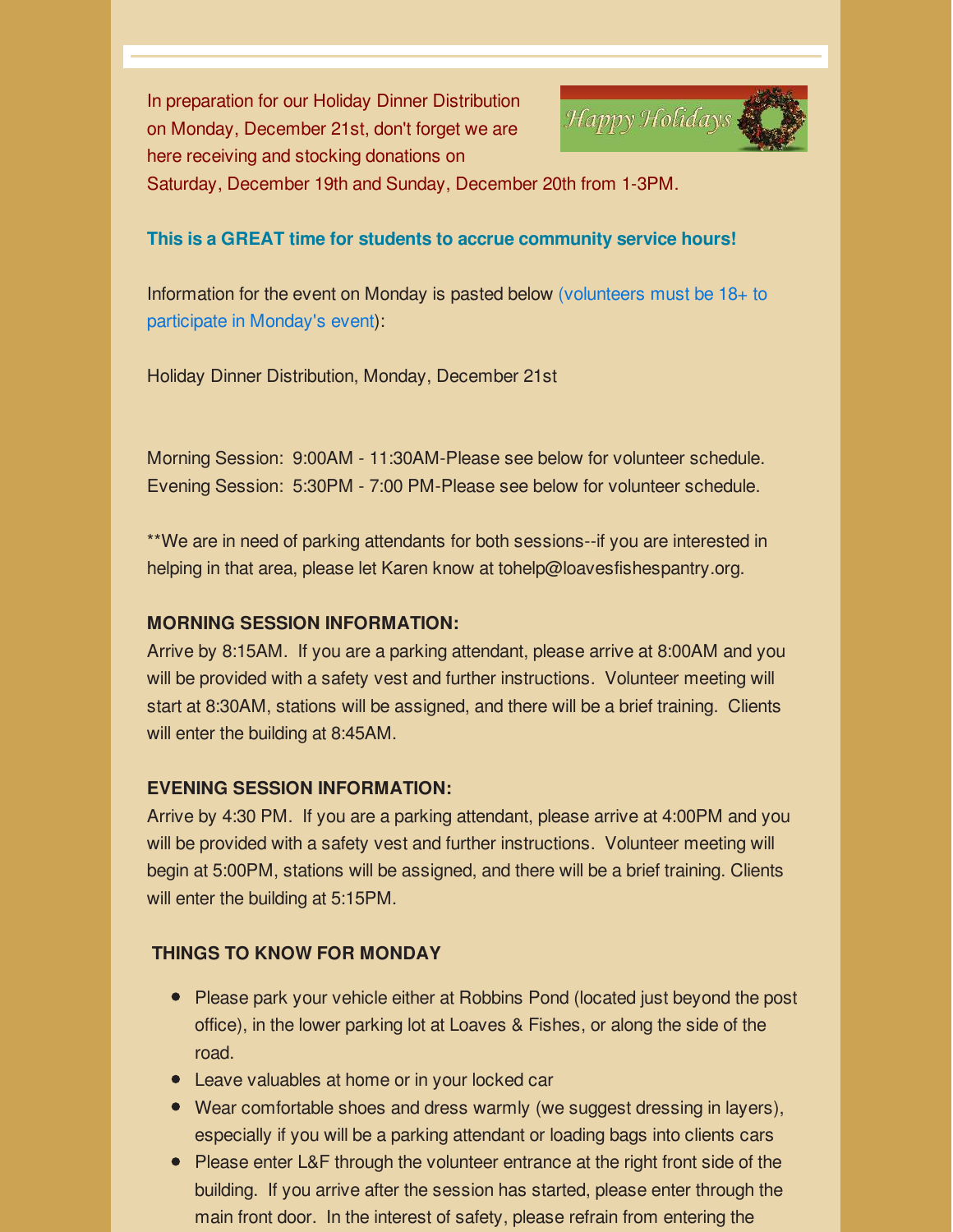loading dock door, as there will be a lot of activity in that area of the pantry.

- Obtain a name badge and sign in
- Gather in the waiting room for a brief volunteer meeting
- Enjoy some refreshments in the Volunteer Cafe and remember to take breaks throughout your shift!



Loaves & Fishes is CLOSED on Thursday, December 24th, Friday, December 25th, Thursday, December 21st, Friday, January 1st and Saturday, January 2nd

**FOOD IS REAL HOPE** 



Thank you for your volunteerism! Many of your neighbors have had enough to eat because of YOU!



## Ways to support Loaves & Fishes while you are holiday shopping!

Visit *iGive.com* and sign up. Each time you shop online, click on the iGive icon when you go to the checkout and iGive does the rest. Retailers determine the percentage of your order to be donated.

- 1. Choose Your Cause
- 2. Use the iGive Button at Over 1,700 Online

#### **Stores**

- 3. Keep the Button installed until 2/15/16
- 4. Your Cause Gets Money Free

Loaves & Fishes is registered with AmazonSmile! If you shop on Amazon.com, please consider shopping with smile.amazon.com and select Loaves & Fishes as your preferred charity. Amazon will donate 0.5% of your total purchase to the food